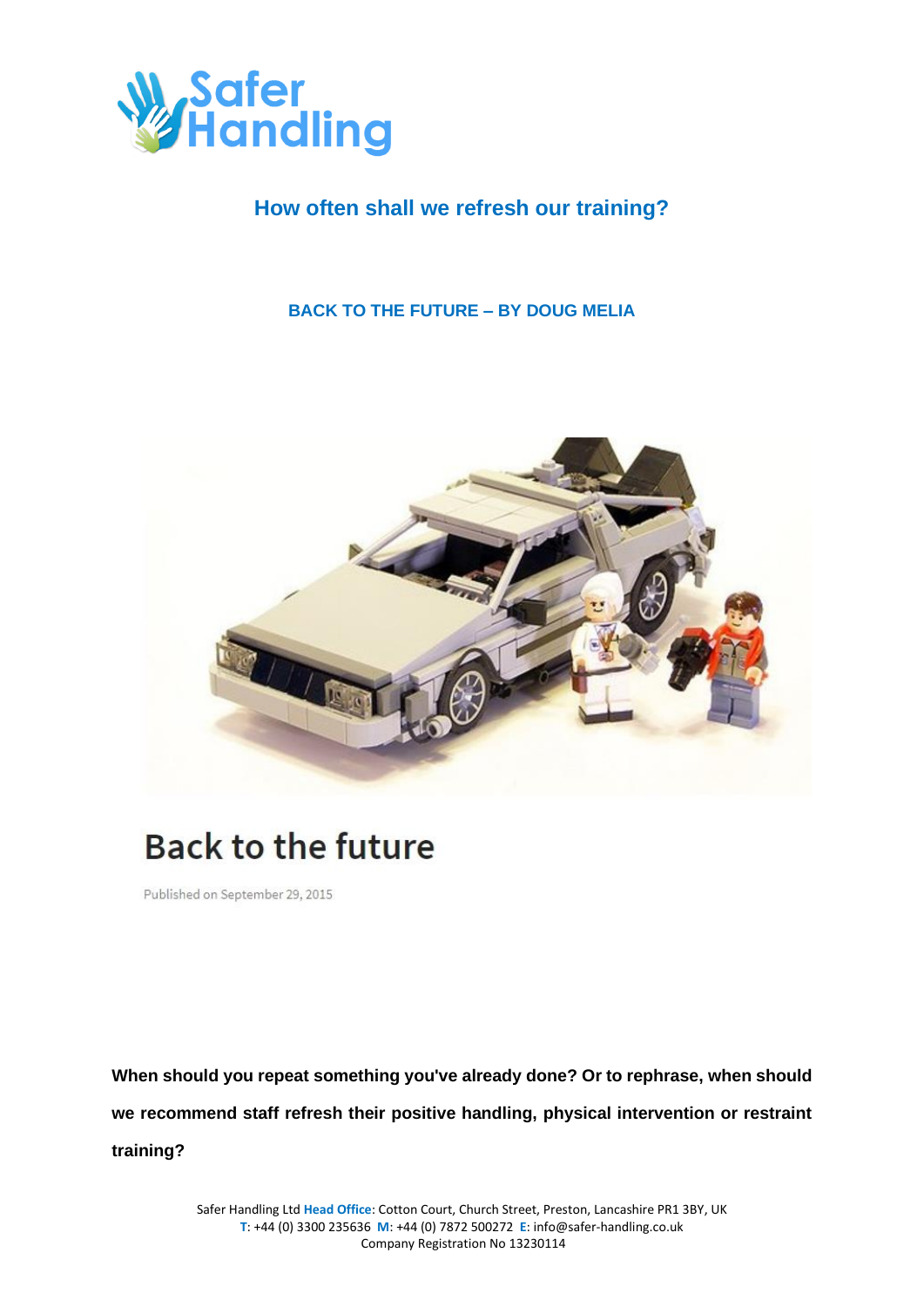

First Aid at Work has for a while now been *every 3 years*, AED (Automated External Defibrillator) is recommended now *every 6 months* whereas some providers of positive handling have for many years operated a refresher e*very 3 years*. I haven't picked up a squash racquet for 3 years I wonder if I had a go this evening, if I'd be any good...

To business managers and those in charge of procuring training and more importantly those accountable for budgets, three year refreshers may seem attractive. I for one have heard of organisations basing their choice of providers on how often they have to refresh training, that isn't something that shows due diligence nor is it best practice across the industry.

#### **Law and legislation**

There is already in place a requirement that physical skills are to be periodically refreshed on a regular basis. This is supported in Health and Safety law and the associated guidance documents, one of which is the Management of health and safety at work regulations 1999.

Regulation 13 (2) states that:

*"Every employer shall ensure that his employees are provided with adequate health and safety training*

*a) on their being recruited into the employer's undertaking; and*

*b) on their being exposed to new or increased risk"*

For example, if new working activities are to be undertaken, a new piece of machinery is installed or, a service user or pupil presents new challenges that staff haven't experienced or, simply aren't prepared for. Sometimes incidents, near misses or accidents can be a reason to look at a risk assessment which could then identify a requirement for a fresh training needs analysis.

*"The training referred to in paragraph (2) shall –*

*a) be repeated periodically where appropriate;*

*b) be adapted to take account of any new or changed risks to the health and safety of the employees concerned and*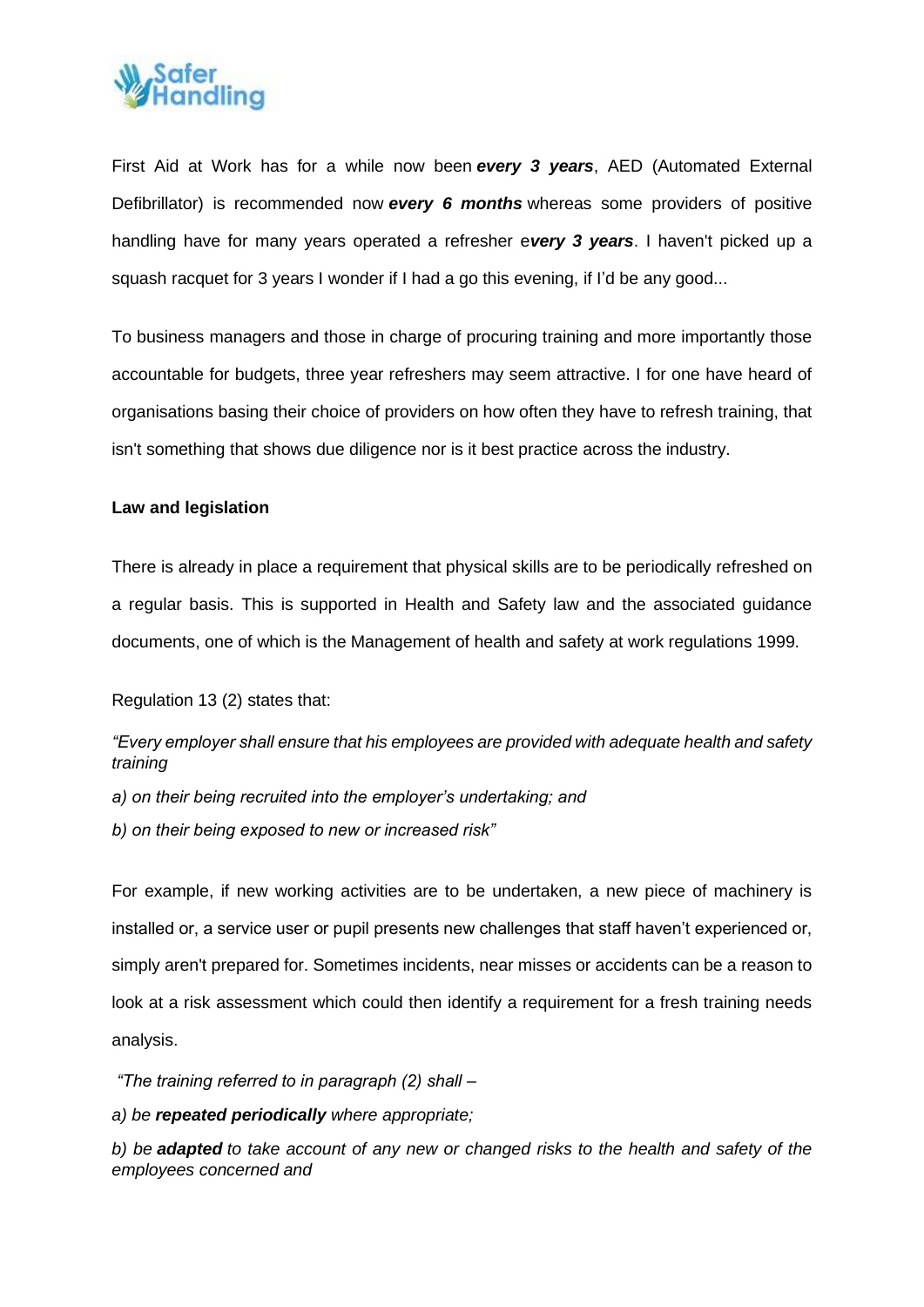

#### *c) take place during working hours*

This act of parliament also refers to staff members *["capabilities"](https://www.linkedin.com/pulse/could-cost-more-than-arm-leg-doug-melia?trk=pulse_spock-articles)*;

## **"Employers should take account of the employees' capabilities and the level of their training, knowledge and experience"**

A risk assessment would have been carried out initially to identify which employees require training, this demonstrates compliance with the Health and Safety at Work Act 1974 which states employers shall provide (in accordance with the associated risks) **information**, **instruction**, **training** and **supervision**.

Any risk assessment should be being reviewed annually as a minimum unless where there is a change identified which could affect the health, safety or well-being of staff prior to that period. So if twelve months ago this training identified staff needed training of a certain level in specific physical tasks, twelve months on can we be certain that the employees **"capabilities"** to perform said skills haven't deteriorated? Even if they never use them? By that rationale, does this mean, that staff who are intervening *all the time,* get better through having more practice? No, not necessarily.

#### **Practice makes permanent**

Now annually, along with other CPD commitments I refresh my own instructor training in the use of force at Lilleshall national sports centre with Mark Dawes and his team at the National Federation for Personal Safety. Why do I refresh? Best practice, consistency of my delivery, to be updated on new developments in the industry and to network with like-minded professionals. In a nutshell it keeps me fresh and current. Mark did a brilliant video on consolidation and [re-consolidation](https://www.youtube.com/watch?v=4k40JdgPMeg) which inspired me to put this post out for my connections and clients explaining why we promote annual refresher training.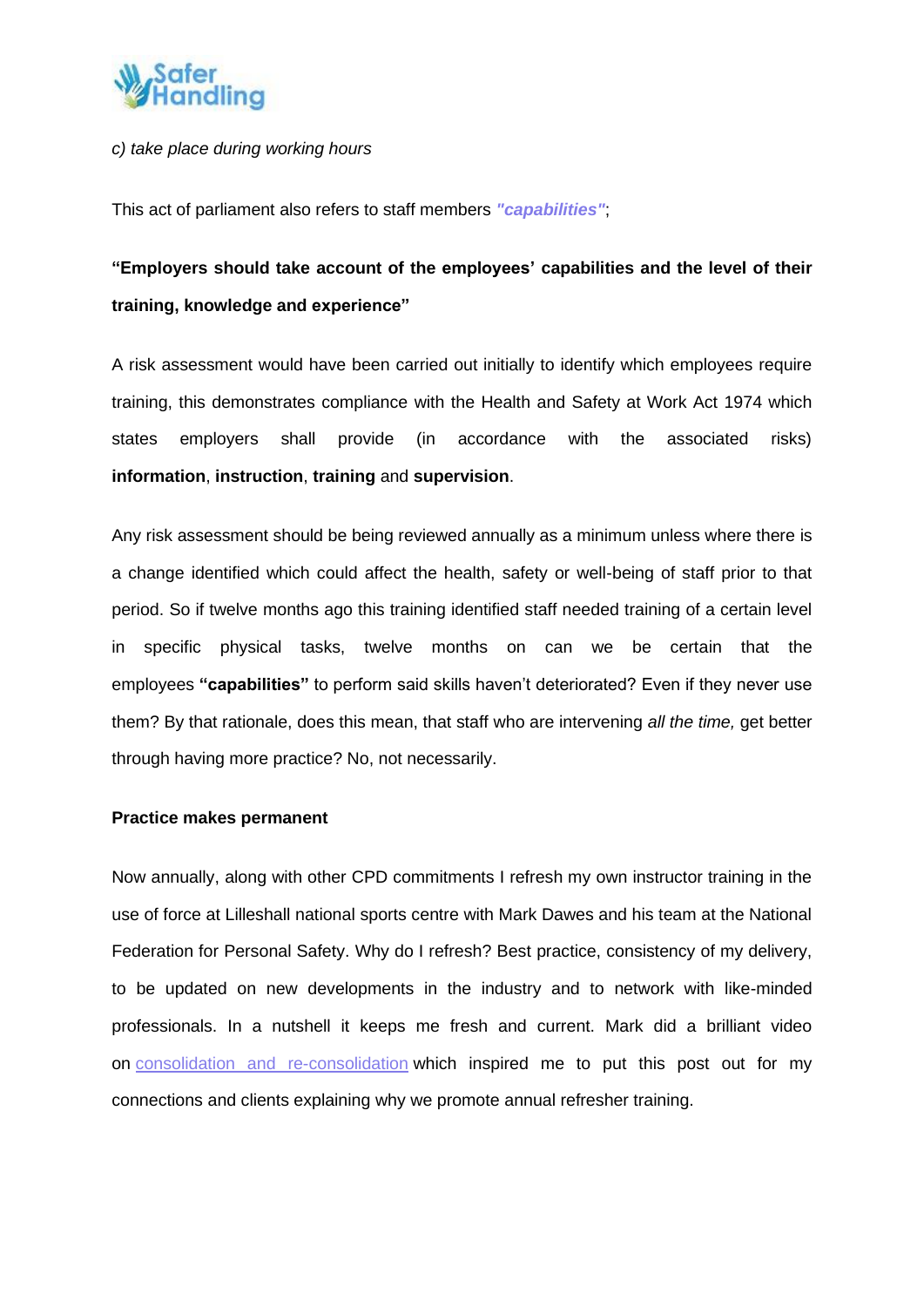

If staff are allowed to let their competency and ability slip through there being no positive reinforcement or constructive guidance on honing physical skills, then by repeatedly performing certain skills incorrectly, they will get *very good at performing them incorrectly!*

Let's take into *consideration* the principle of **"recall"**, when someone is **told**, **shown**and they also **experience** something (the importance of people practising techniques and pressure testing them is of importance here) then after 3 months they are likely to recall **65% of the content**.

If staff aren't using strategies then they are likely to forget techniques far more quickly, this is why an instructional video and an accompanying manual to any physical skills course should be something employers look for when procuring training. This allows staff to re-consolidate and remind themselves of techniques between their refreshers, these are also useful for audits and to assist with debriefs. Often, positive handling or physical intervention providers are not so keen on sharing visuals, perhaps for fear of being copied, potentially held liable for the repercussions of what they have been promoting or, of being shown up on the [premise](https://www.linkedin.com/pulse/weights-measures-doug-melia?trk=pulse_spock-articles) that what they are [teaching,](https://www.linkedin.com/pulse/weights-measures-doug-melia?trk=pulse_spock-articles) which often, to put politely, should be put in a DeLorean, driven to 88mph and banished from history.

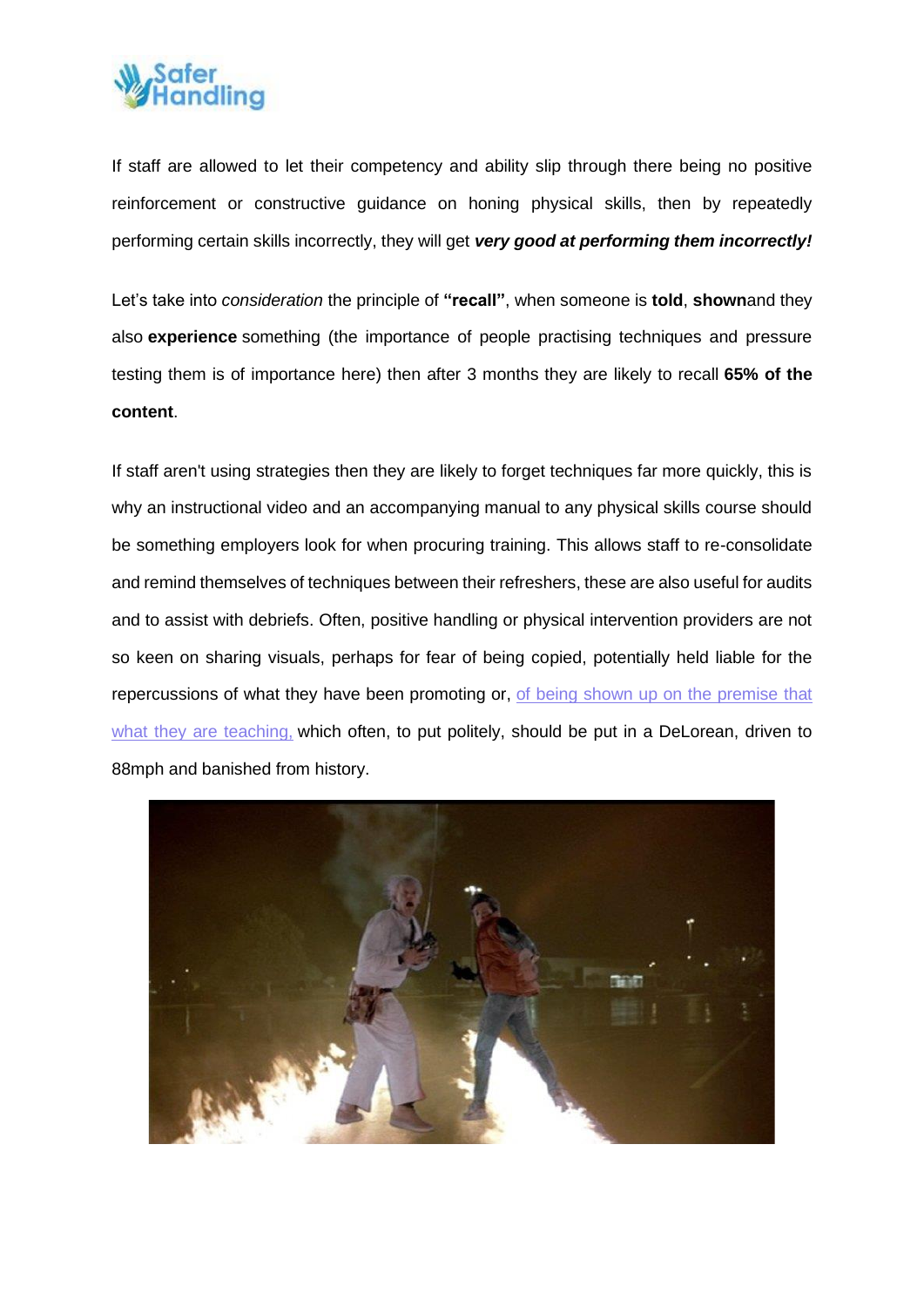

#### **Ask your staff how often** *they* **wish to retrain**

**"Employers should review their employees' capabilities to carry out their work, as necessary. If additional training, including refresher training, is needed, it should be provided."**

Health surveillance is one way of performing a review and can take the form of peer reviews, toolbox talks or questionnaires even. Ask staff members what they would like more of, how they felt previous training sessions benefited them and if there are any newly identified challenges which training could help them overcome or, if the training was even any good at all! This I have witnessed, staff members saying they didn't like the training, didn't feel it was relevant or even if it was legally correct! Yet managers, head teachers and directors continue to throw damp. If training isn't fit for purpose then additional or alternative training should be considered.

#### **I didn't know that**

Sometimes when I start to quote paragraphs of statute law and refer to sections of approved codes of practice head teachers, managers, care home owners and others in positions of authority can shrug and laugh and explain that's not their job or, they weren't aware of that.

## **"Managers should be aware of relevant legislation and should be competent to manage health and safety effectively"**

Ignorance of the law is not a defence. If work schedules or time constraints prohibit you or your team from keeping abreast of current and established health and safety principles then it my be time to consider procuring a professional to assist with this. There are plenty of health and safety consultants out there - **[competent](https://www.linkedin.com/pulse/procuring-contractor-restraint-positive-handling-training-doug-melia?trk=pulse_spock-articles)**, qualified and registered professionals who can advise you on such vital issues and make recommendations on how the law works.